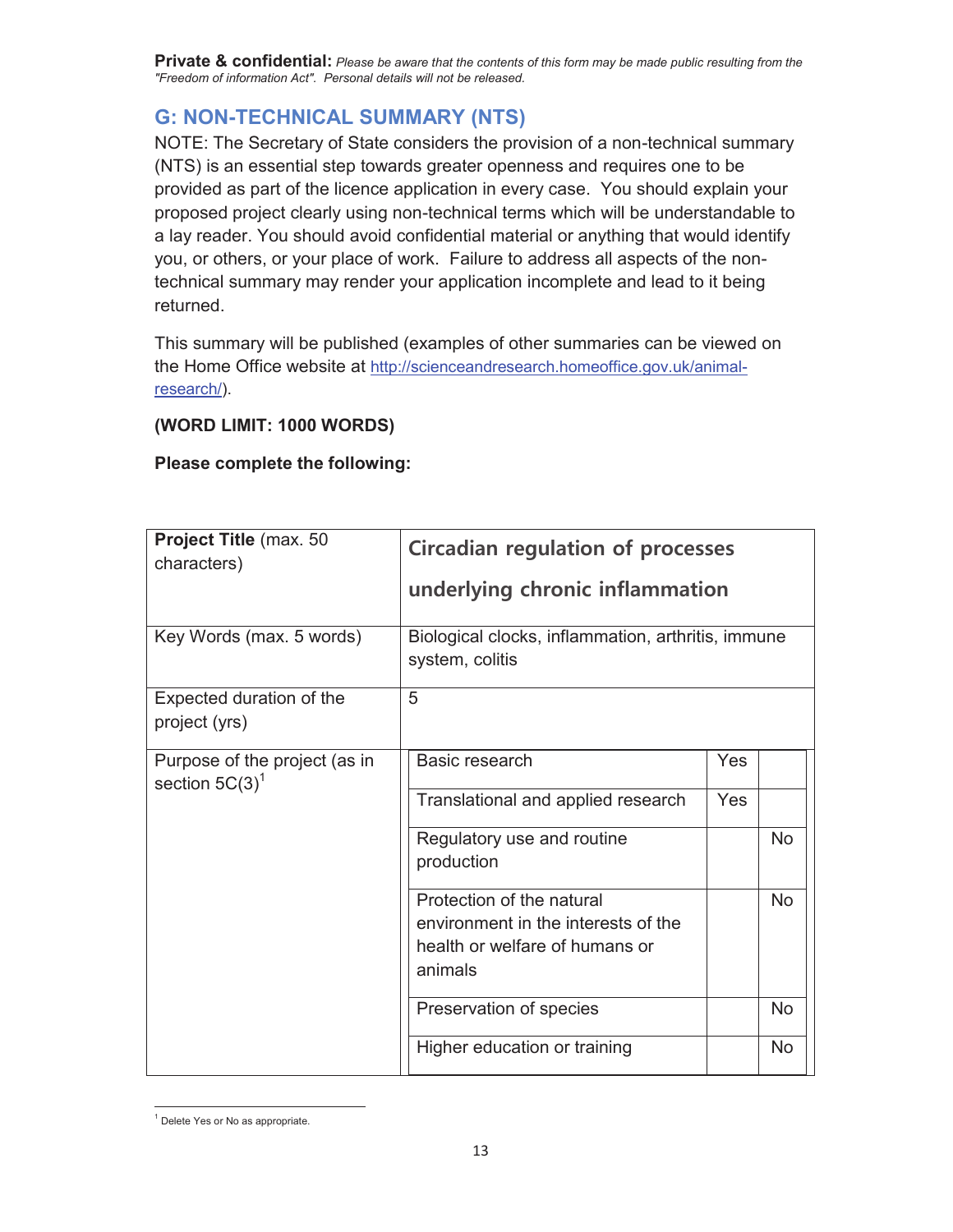|                                                                                                                                                       | Forensic enquiries                                                                                                                                                                                                                                                                                                  |     | <b>No</b> |
|-------------------------------------------------------------------------------------------------------------------------------------------------------|---------------------------------------------------------------------------------------------------------------------------------------------------------------------------------------------------------------------------------------------------------------------------------------------------------------------|-----|-----------|
|                                                                                                                                                       | Maintenance of colonies of                                                                                                                                                                                                                                                                                          | Yes |           |
|                                                                                                                                                       | genetically altered animals <sup>2</sup>                                                                                                                                                                                                                                                                            |     |           |
|                                                                                                                                                       |                                                                                                                                                                                                                                                                                                                     |     |           |
| Describe the objectives of the                                                                                                                        | The work outlined in this project will investigate                                                                                                                                                                                                                                                                  |     |           |
| project (e.g. the scientific                                                                                                                          | how the biological clock regulates the processes                                                                                                                                                                                                                                                                    |     |           |
| unknowns or scientific/clinical                                                                                                                       | which cause chronic inflammation. This will<br>generate insight into how chronic inflammatory                                                                                                                                                                                                                       |     |           |
| needs being addressed)                                                                                                                                | diseases might be better treated in the clinic.                                                                                                                                                                                                                                                                     |     |           |
|                                                                                                                                                       | Although there are several different types of drugs                                                                                                                                                                                                                                                                 |     |           |
|                                                                                                                                                       | used to treat chronic inflammatory diseases, these                                                                                                                                                                                                                                                                  |     |           |
|                                                                                                                                                       | are not always effective in every patient, and many                                                                                                                                                                                                                                                                 |     |           |
|                                                                                                                                                       | are associated with negative side effects. This                                                                                                                                                                                                                                                                     |     |           |
|                                                                                                                                                       | work is aimed at finding new targets for which to                                                                                                                                                                                                                                                                   |     |           |
|                                                                                                                                                       | develop drug treatments, and also to establish                                                                                                                                                                                                                                                                      |     |           |
|                                                                                                                                                       | whether by taking existing anti-inflammatory drugs                                                                                                                                                                                                                                                                  |     |           |
|                                                                                                                                                       | at certain times of the day we can improve how                                                                                                                                                                                                                                                                      |     |           |
|                                                                                                                                                       | effective they are.                                                                                                                                                                                                                                                                                                 |     |           |
| What are the potential<br>benefits likely to derive from<br>this project (how science<br>could be advanced or humans<br>or animals could benefit from | <b>This</b><br>will<br>bring<br>about<br>project<br>understanding of how the body's biological clock<br>regulates the disease processes that cause<br>chronic inflammatory diseases. It is hoped that in<br>the long-term this will advance the way in which                                                        | a   | greater   |
| the project)?                                                                                                                                         | these disorders are medically treated. We hope to<br>identify new targets for drug treatments, but also<br>consider the possibility of altering how current<br>therapies are<br>utilised.<br>For example,<br>administering a drug at a specific time of the day<br>we may be able to improve how effective it is in |     | by        |
|                                                                                                                                                       | disease, and also reduce<br>treating<br>the<br>occurrence of unwanted side-effects.                                                                                                                                                                                                                                 |     | the       |
| What species and                                                                                                                                      | This project will utilise approximately 9050 mice                                                                                                                                                                                                                                                                   |     |           |
| approximate numbers of                                                                                                                                | over a period of 5 years.                                                                                                                                                                                                                                                                                           |     |           |
| animals do you expect to use                                                                                                                          |                                                                                                                                                                                                                                                                                                                     |     |           |
| over what period of time?                                                                                                                             |                                                                                                                                                                                                                                                                                                                     |     |           |
|                                                                                                                                                       |                                                                                                                                                                                                                                                                                                                     |     |           |
|                                                                                                                                                       |                                                                                                                                                                                                                                                                                                                     |     |           |
|                                                                                                                                                       |                                                                                                                                                                                                                                                                                                                     |     |           |
| In the context of what you                                                                                                                            | <b>Breeding</b>                                                                                                                                                                                                                                                                                                     |     |           |

 $2$  At least one additional purpose must be selected with this option.

 $\overline{a}$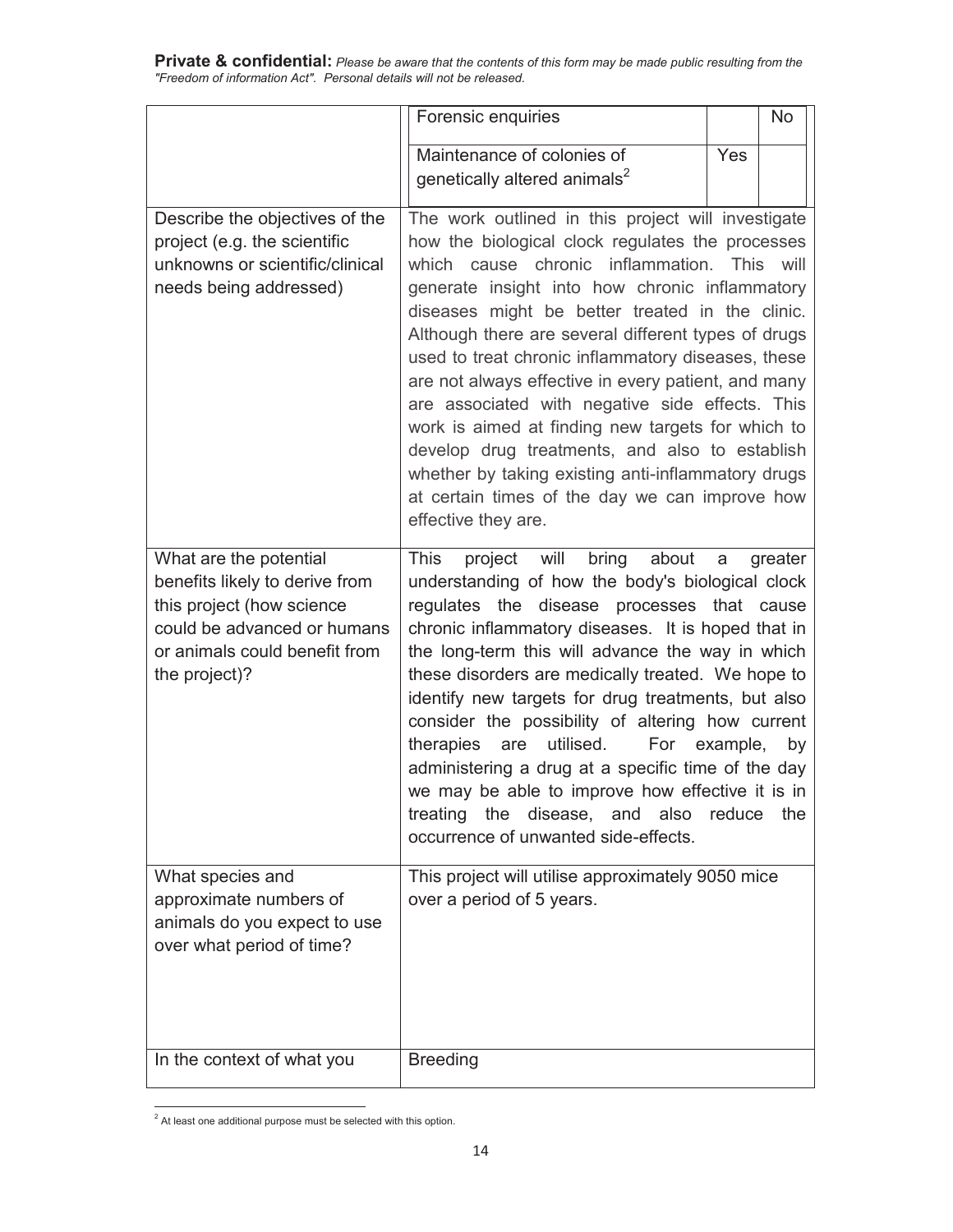| propose to do to the animals, | This project covers the breeding of a number of                                                                                                                                                                                                                                                                                                                                                                                                                                                                                                                                                                                              |
|-------------------------------|----------------------------------------------------------------------------------------------------------------------------------------------------------------------------------------------------------------------------------------------------------------------------------------------------------------------------------------------------------------------------------------------------------------------------------------------------------------------------------------------------------------------------------------------------------------------------------------------------------------------------------------------|
| what are the expected         | genetically altered lines of mice, which have                                                                                                                                                                                                                                                                                                                                                                                                                                                                                                                                                                                                |
| adverse effects and the       | alterations in their biological clock. This includes                                                                                                                                                                                                                                                                                                                                                                                                                                                                                                                                                                                         |
| likely/expected level of      | animals in which a key part of the clockwork                                                                                                                                                                                                                                                                                                                                                                                                                                                                                                                                                                                                 |
| severity? What will happen to | machinery has been deleted from either the whole                                                                                                                                                                                                                                                                                                                                                                                                                                                                                                                                                                                             |
| the animals at the end?       | animal or just one particular cell type. These lines<br>of mice are unlikely to show any adverse effects.<br>Additionally,<br>mice<br>will<br>be<br>bred<br>which<br>spontaneously develop arthritis as they grow older.<br>This is likely to cause a moderate degree of<br>discomfort and pain. These animals may be used<br>to look at how the disease changes at different<br>times of day, or to harvest blood that can be<br>purified and administered to other animals as a<br>way of inducing arthritis.                                                                                                                              |
|                               | Induction of arthritis                                                                                                                                                                                                                                                                                                                                                                                                                                                                                                                                                                                                                       |
|                               | This project will use several different ways of<br>inducing arthritis, each of moderate severity.<br>Either by injecting biological components derived<br>from other animals or injecting collagen under the<br>skin.<br>Each<br>method results in the<br>animal<br>developing localised inflammation and swelling<br>within the paws. Samples will be taken from these<br>animals either during the disease state (e.g. blood<br>samples) or at the end of the experiment (e.g. cells<br>and tissue). This arthritic state will cause a<br>moderate degree of discomfort and pain, and<br>animals will be monitored and scored accordingly. |
|                               | Induction of chronic inflammatory bowel disease                                                                                                                                                                                                                                                                                                                                                                                                                                                                                                                                                                                              |
|                               | Mice may be administered a chemical in the<br>drinking water which causes inflammation within<br>the gut, resulting in a moderate severity disease<br>much like chronic inflammatory bowel disease in<br>humans. This results in weight loss and diarrhoea.<br>Treatment periods with this chemical will be<br>limited, and the experiment will be ended if animals<br>show signs of severe weight loss.                                                                                                                                                                                                                                     |
|                               | Surgical intervention                                                                                                                                                                                                                                                                                                                                                                                                                                                                                                                                                                                                                        |
|                               | Animals may be surgically treated in a number of<br>instances. Firstly, devices may be implanted under                                                                                                                                                                                                                                                                                                                                                                                                                                                                                                                                       |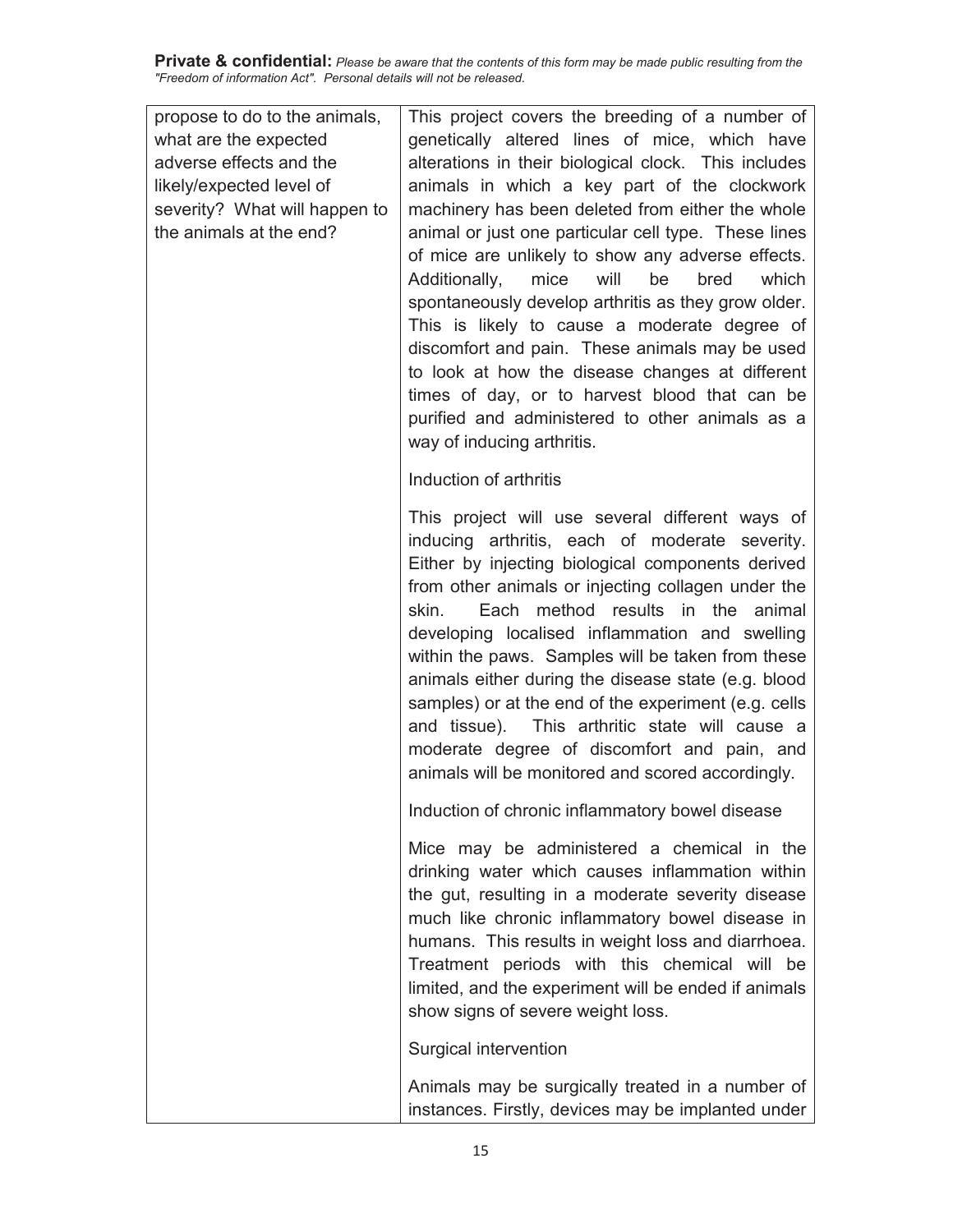|                                                                                                          | the skin that record the animal's body temperature<br>and activity. Secondly, a small pellet may be<br>implanted under the skin that slowly releases a<br>hormone. Finally, the adrenal glands (organs<br>for<br>releasing<br>the<br>hormone<br>responsible<br>corticosterone) may be removed. All of these<br>procedures are well tolerated and not associated<br>with any adverse effects. Through the use of<br>proper surgical techniques and administration of<br>antibiotics, post-operative<br>infections<br>will<br>be<br>avoided. Pain relief will be provided during and<br>after surgery.                                                                                                                                                                                                                                                                                                                          |
|----------------------------------------------------------------------------------------------------------|-------------------------------------------------------------------------------------------------------------------------------------------------------------------------------------------------------------------------------------------------------------------------------------------------------------------------------------------------------------------------------------------------------------------------------------------------------------------------------------------------------------------------------------------------------------------------------------------------------------------------------------------------------------------------------------------------------------------------------------------------------------------------------------------------------------------------------------------------------------------------------------------------------------------------------|
| <b>Application of the 3Rs</b>                                                                            |                                                                                                                                                                                                                                                                                                                                                                                                                                                                                                                                                                                                                                                                                                                                                                                                                                                                                                                               |
| 1. Replacement<br>State why you need to use<br>animals and why you cannot<br>use non-animal alternatives | Animal models are essential to address the<br>research questions raised in<br>this<br>project.<br>Computational modelling and in vitro techniques<br>are insufficient to model the complex interactions<br>between the mammalian circadian clock and the<br>immune system. The animal studies outlined in this<br>project will be supported by additional techniques<br>which utilise cells harvested from either naive,<br>healthy mice or from humans.                                                                                                                                                                                                                                                                                                                                                                                                                                                                      |
| 2. Reduction<br>Explain how you will assure<br>the use of minimum numbers<br>of animals                  | <b>Animal husbandry</b><br>Where our studies involve breeding lines of mice<br>that have been genetically altered, we take care to<br>breed the minimum number of mice possible to<br>provide us with animals to use experimentally, but<br>also to maintain an efficient breeding colony. This<br>is achieved by effective communication and co-<br>ordination with our staff in the animal unit, and by<br>keeping up-to-date accurate records.<br><b>Laboratory techniques</b><br>By taking advantage of the large array of cutting<br>edge technologies available to us, we aim to obtain<br>the maximum information possible from the fewest<br>animals possible. Laboratory techniques which we<br>routinely use allow us to generate large data sets<br>from single samples and thereby reduce the need<br>repeat<br>experiments<br>to<br>generate<br>to<br>more<br>experimental tissue.<br><b>Experimental design</b> |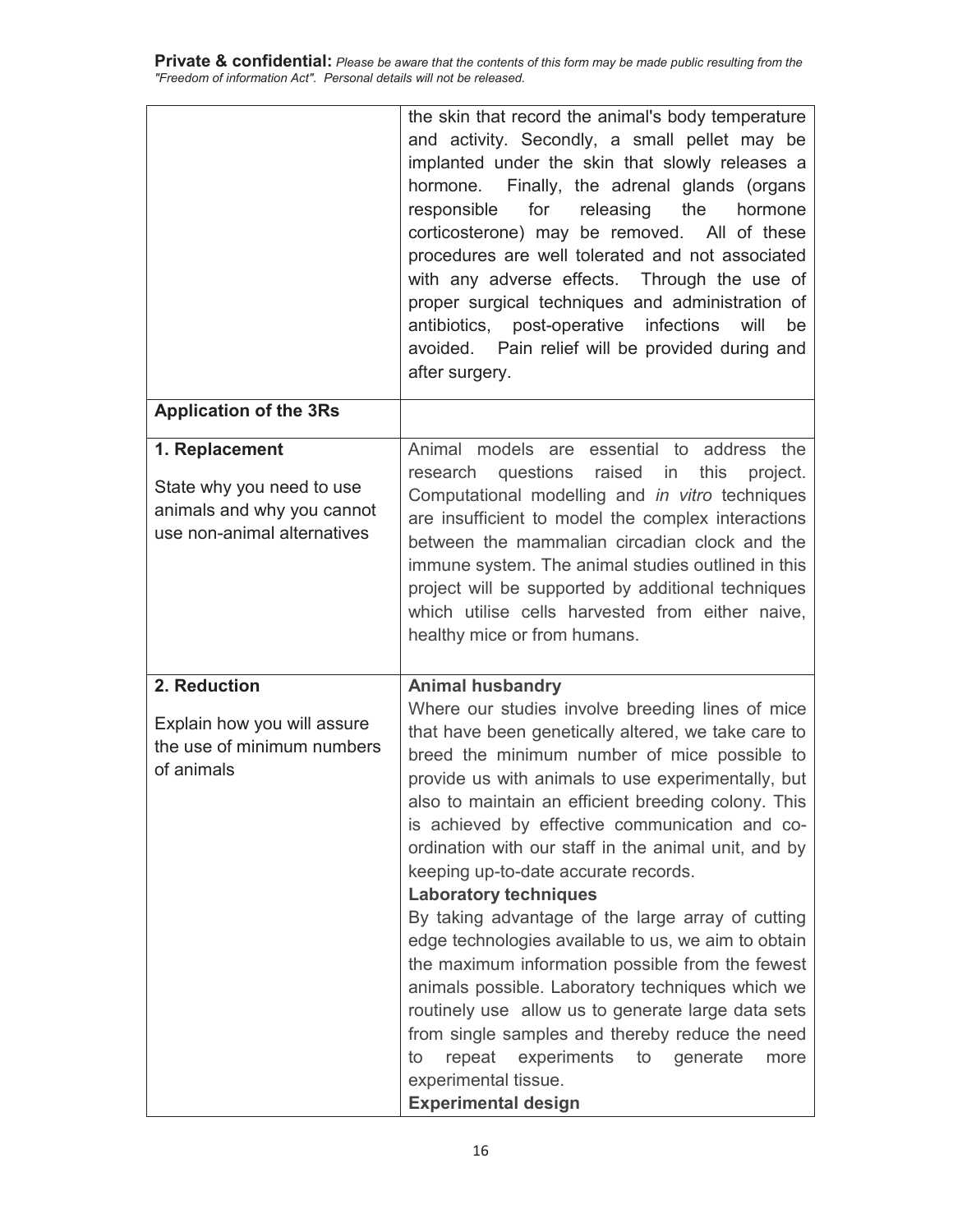|                                                                                                                                                                                                                                                                  | Experimental design is critical to reducing the<br>numbers of animals used. A statistical expert has<br>been consulted regarding the planning of this<br>project and has helped in informing the correct<br>statistical tests to use in order to generate robust<br>reliable conclusions.                                                                                                                                                                                                                                                                                                                                                                                                                                                                                                                                                                                                                                                                                                                                                                                                                                                                                                                                                                                                                                                                                                                                                                                                                                                                                                                                                                                                                                                                                                                                                            |
|------------------------------------------------------------------------------------------------------------------------------------------------------------------------------------------------------------------------------------------------------------------|------------------------------------------------------------------------------------------------------------------------------------------------------------------------------------------------------------------------------------------------------------------------------------------------------------------------------------------------------------------------------------------------------------------------------------------------------------------------------------------------------------------------------------------------------------------------------------------------------------------------------------------------------------------------------------------------------------------------------------------------------------------------------------------------------------------------------------------------------------------------------------------------------------------------------------------------------------------------------------------------------------------------------------------------------------------------------------------------------------------------------------------------------------------------------------------------------------------------------------------------------------------------------------------------------------------------------------------------------------------------------------------------------------------------------------------------------------------------------------------------------------------------------------------------------------------------------------------------------------------------------------------------------------------------------------------------------------------------------------------------------------------------------------------------------------------------------------------------------|
| 3. Refinement<br>Explain the choice of species<br>and why the animal model(s)<br>you will use are the most<br>refined, having regard to the<br>objectives. Explain the<br>general measures you will<br>take to minimise welfare costs<br>(harms) to the animals. | <b>Choice of animal models</b><br>1. Inflammatory arthritis.<br>Mouse models of inflammatory arthritis are widely<br>studied models of the human disorder rheumatoid<br>arthritis. These models produce<br>disease<br>a<br>characteristically very similar to the<br>human<br>condition. Such models are often used in the early<br>stages (pre-clinical) of the development of new<br>drugs to treat rheumatoid arthritis. These models<br>are classified as moderate severity, and provoke<br>inflammation in the joints, which will lead to a<br>degree of pain and discomfort in the animals. Due<br>to the nature of the study, it will not be possible to<br>use analgesia during this phase as it would<br>severely compromise the disease model. Once<br>mice begin to show signs of arthritis, they will be<br>maintained in this phase for the minimum time<br>possible in order to achieve the objective outlined<br>in this project.<br>In order to minimise suffering, animals showing<br>signs of joint inflammation<br>excessive<br>(as<br>determined by regular assessment using a 16<br>point scale) will be removed from the experiment<br>and be humanely euthanised. Mice will be group<br>housed and provided with nesting material and<br>environmental enrichment wherever possible.<br>2. Chronic inflammatory bowel disease<br>Administration of a chemical in the drinking water<br>provokes an inflammatory response within the<br>gut. We aim to optimise the dosing schedule to<br>induce<br>mild/moderate<br>localised<br>chronic<br>a<br>inflammation, which is essential to address our<br>research goals. Animals will be monitored regularly<br>for signs of ill health (significant weight loss, loss of<br>condition) and will be<br>held in this<br>chronic<br>inflammatory state for the minimum time possible |